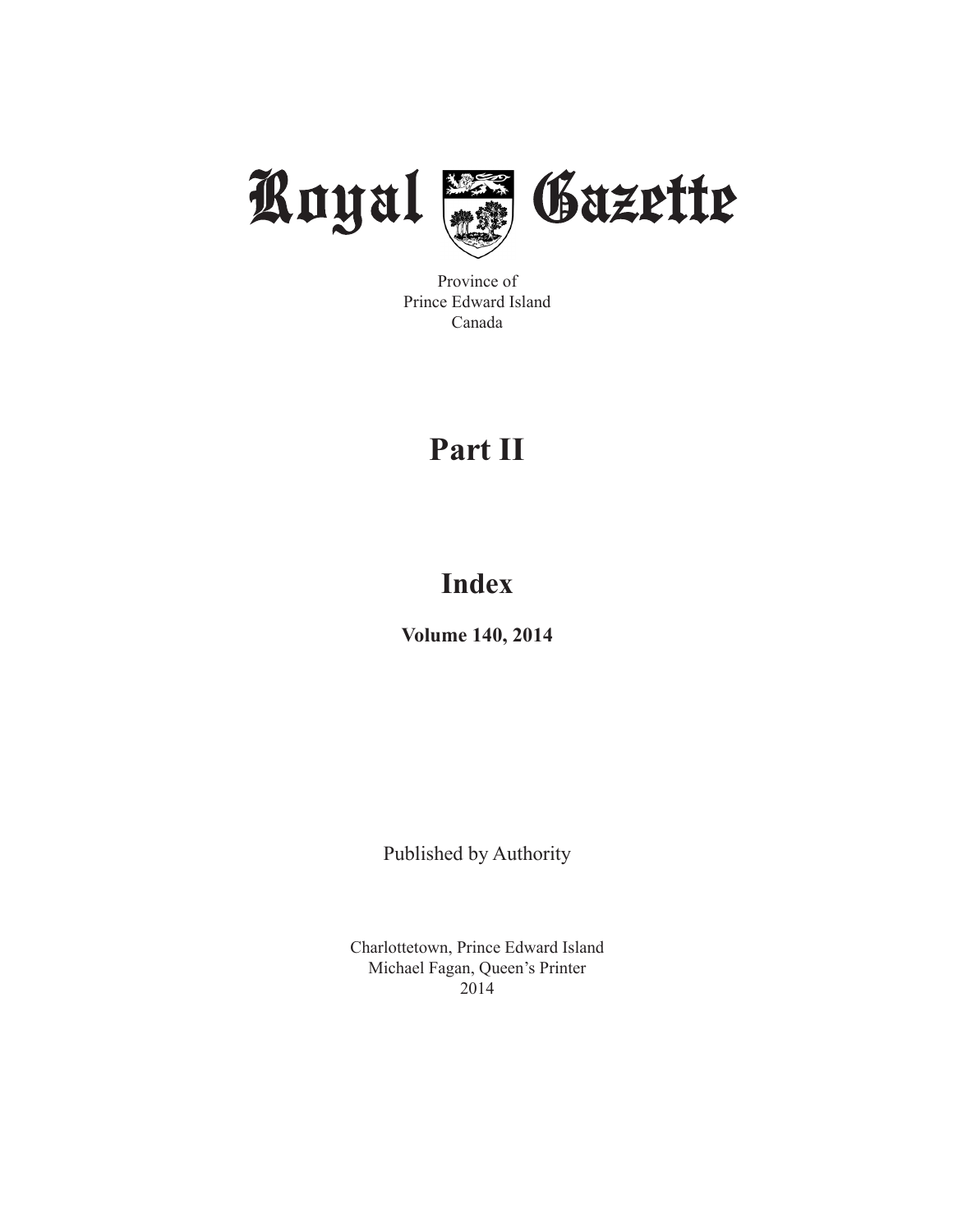#### **INDEX**

## **TO PART II OF THE ROYAL GAZETTE CONTAINING REGULATIONS OF PRINCE EDWARD ISLAND 2014**

All changes are amendments to the sections referred to, unless otherwise indicated as follows:

| [added]     | means a section, or part thereof added to the regulations |
|-------------|-----------------------------------------------------------|
| <b>Seff</b> | means date effective                                      |
| [remum]     | means renumbered                                          |
| [rev]       | means revoked and rescinded                               |
| [R&S]       | means revoked and substituted                             |
| [new]       | means new set of regulations                              |
|             |                                                           |

## **REGULATIONS**

#### **CONTINUING INDEX TO THE REGULATIONS OF PRINCE EDWARD ISLAND**

|          |                                                                          | Original  |                                                                                                                                                                                                                                                                                                                                                                                                                                                                                                                                          | Authorizing              |     |         |
|----------|--------------------------------------------------------------------------|-----------|------------------------------------------------------------------------------------------------------------------------------------------------------------------------------------------------------------------------------------------------------------------------------------------------------------------------------------------------------------------------------------------------------------------------------------------------------------------------------------------------------------------------------------------|--------------------------|-----|---------|
| Chapter  |                                                                          | Order     |                                                                                                                                                                                                                                                                                                                                                                                                                                                                                                                                          | Order                    | RG  |         |
| Number   | Title                                                                    | Reference | Amendment                                                                                                                                                                                                                                                                                                                                                                                                                                                                                                                                | and Date                 | Vol | Page    |
| $A-11.1$ | <b>Animal Health and Protection Act</b><br><b>Bee Health Regulations</b> | EC271/01  | Sched. A<br>[eff] Apr. $26/14$                                                                                                                                                                                                                                                                                                                                                                                                                                                                                                           | EC2014-238<br>(15.04.14) | 17  | 55      |
| $B-5$    | <b>Boilers and Pressure Vessels Act</b><br>Regulations                   | EC234/85  | s.3.01(1)(1)<br>$s.3.01(m)$ [added]<br>$s.3.01(n)$ [added]<br>$s.3.01(o)$ [added]<br>s.5.06(3)<br>s.5.07(2)<br>s.5.41<br>s.8.08<br>s.9.01(c) $[R&S]$<br>$s.9.01(f)$ [R&S]<br>$s.9.01(h)$ [R&S]<br>$s.9.10(f)$ [added]<br>s.9.15(1)<br>$s.9.15(1.1)$ [added]<br>s.9.16(b)<br>s.9.16(c)<br>s.9.16(o) [added]<br>s.9.19(2)(b)<br>s.9.19(2)(c)(i)<br>s.9.19(2)(d)(i)<br>s.9.19(2)(e)<br>s.9.19(2)(f)(i)<br>s.9.19(2)(g)<br>s.9.19(2)(h)(i)<br>s.9.19(2)(i)(i)<br>s.9.19 $(2)(j)(i)$ [R&S]<br>$s.9.33(a)(v)$ [added]<br>s.10.21<br>s.11.03(h) | EC2014-84<br>(18.02.14)  | 9   | $11-16$ |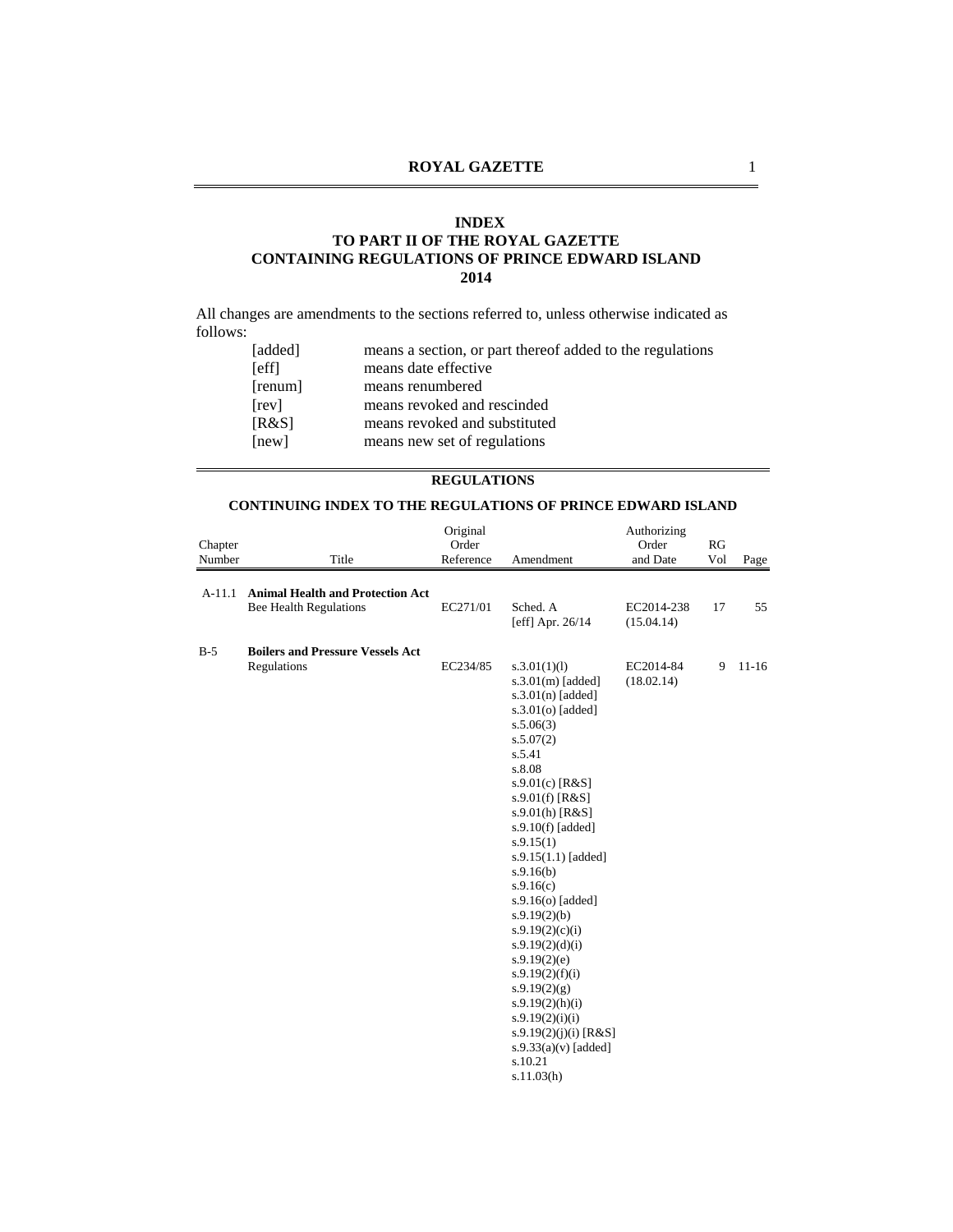|          |                                                                                     |          | Sched., s. 3 [rev]<br>Sched., s. 6 [added]<br>[eff] Mar. $1/14$                                                                                                                        |                          |    |             |
|----------|-------------------------------------------------------------------------------------|----------|----------------------------------------------------------------------------------------------------------------------------------------------------------------------------------------|--------------------------|----|-------------|
| $D-13$   | Dog Act<br>Commencement of Proceeding Form<br>Regulations                           | EC352/05 | Form 1<br>[eff] Apr. $26/14$                                                                                                                                                           | EC2014-239<br>(15.04.14) | 17 | 56          |
| $D-14.1$ | <b>Drug Cost Assistance Act</b><br><b>General Regulations</b>                       | EC511/97 | [rev]<br>[eff] July $1/14$                                                                                                                                                             | EC2014-368<br>(19.06.14) | 26 | 160         |
|          | Drug Cost Assistance Program<br>Regulations                                         |          | [new]<br>[eff] July $1/14$                                                                                                                                                             | EC2014-367<br>(19.06.14) | 26 | 143-<br>171 |
| E-6.2    | <b>Employment Standards Act</b><br><b>Employment Standards Reciprocity</b><br>Order | EC810/95 | s.8 [added]<br>s.9 [added]<br>s.10 [added]<br>s.11 [added]<br>[eff] June $21/14$                                                                                                       | EC2014-365<br>(10.06.14) | 25 | 139-<br>140 |
|          | Minimum Wage Order                                                                  | EC139/96 | s. 1 [R&S]<br>[eff] June $1/14$                                                                                                                                                        | EC2014-271<br>(15.04.14) | 17 | 81          |
|          |                                                                                     |          | s.1 $[R&S]$<br>[eff] Oct. 1/14                                                                                                                                                         | EC2014-271<br>(15.04.14) | 17 | 81          |
|          | Minimum Wage Order                                                                  | EC139/96 | s.1 [R&S]<br>[eff] July $1/15$                                                                                                                                                         | EC2014-701<br>(09.12.14) | 51 | 323         |
| E-9      | <b>Environmental Protection Act</b><br>A Code for Plumbing Services<br>Regulations  | EC666/86 | s.1(1)<br>s.2(1)(a)<br>s.3<br>$1.10.2(3)$ [R&S]<br>1.10.2(5) [added]<br>s.5.1 [added]<br>s.5.2 [added]<br>Appendix A<br>[added]<br>Appendix B<br>$s.1(1)(d)$ [R&S]<br>[eff] Jun $1/14$ | EC2014-85<br>(18.02.14)  | 9  | $16-19$     |
|          | <b>Materials Recycling Regulations</b>                                              | EC690/09 | [rev]<br>[eff] June $21/14$                                                                                                                                                            | EC2014-349<br>(10.06.14) | 25 | 129         |
|          | Materials Stewardship and Recycling<br>Regulations                                  |          | [new]<br>[eff] June $21/14$                                                                                                                                                            | EC2014-349<br>(10.06.14) | 25 | 91-<br>138  |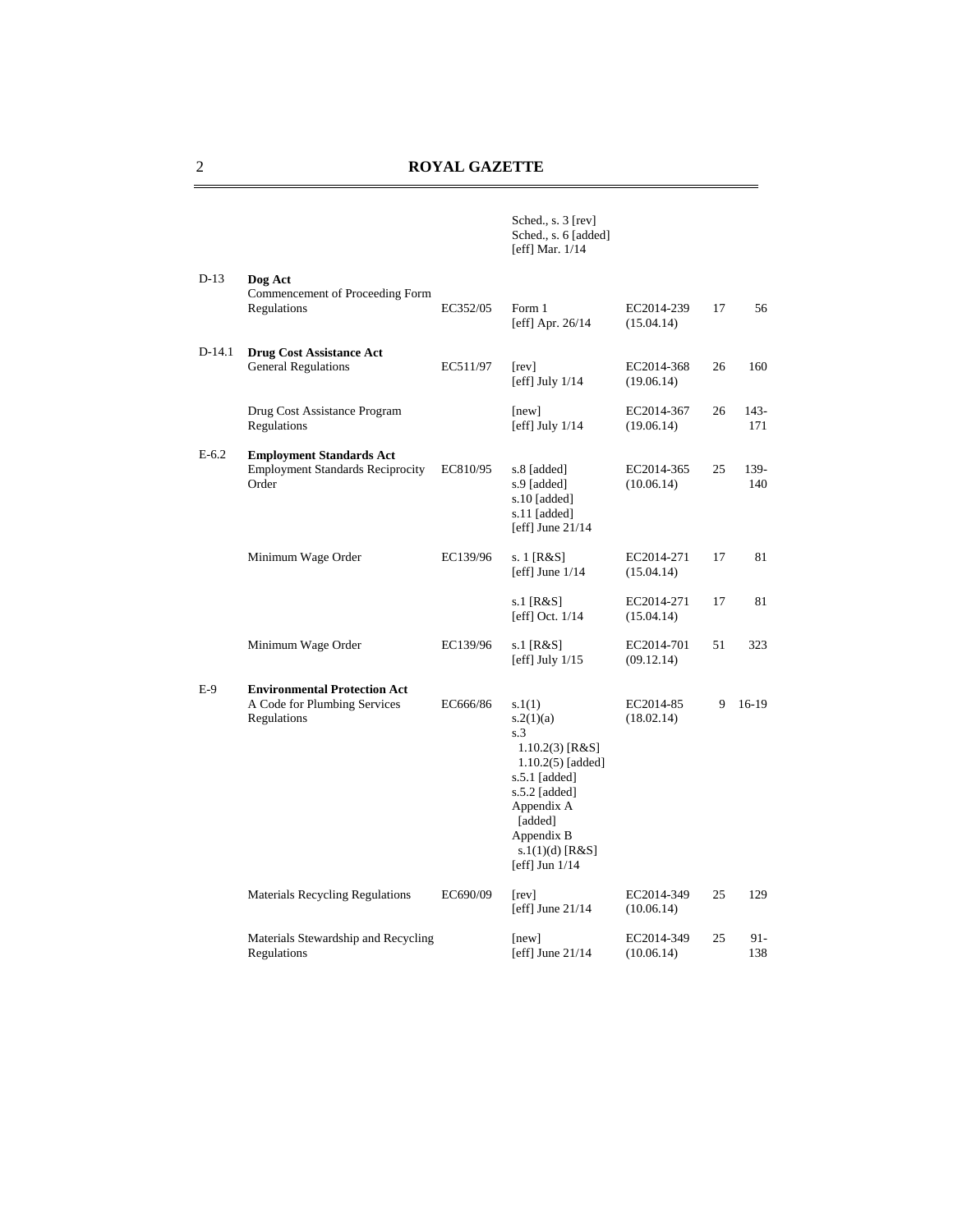|                  | <b>Waste Resource Management</b><br>Regulations                                                                       | EC691/00 | s.1(p) $[R&S]$<br>s.1(bb)<br>s.1(gg)(xii)<br>s.1(gg.1)(i)<br>s.1(gg.1)(xi) [ $R&S$ ]<br>s.1(gg.1)(xiv)<br>[added]<br>s.59 [R&S]<br>[eff] Aug. $30/14$ | EC2014-484<br>(19.08.14) | 35 | $201 -$<br>202 |
|------------------|-----------------------------------------------------------------------------------------------------------------------|----------|-------------------------------------------------------------------------------------------------------------------------------------------------------|--------------------------|----|----------------|
|                  | F-13.01 Fisheries Act<br>Regulations                                                                                  | EC873/95 | $s.6(3)$ [R&S]<br>[eff] Apr. $26/14$                                                                                                                  | EC2014-240<br>(15.04.14) | 17 | 57             |
|                  | F-15.01 Freedom of Information and<br><b>Protection of Privacy Act</b>                                                |          |                                                                                                                                                       |                          |    |                |
|                  | <b>General Regulations</b>                                                                                            | EC564/02 | s.14(c)<br>[eff] Feb. $1/14$                                                                                                                          | EC2014-53<br>(28.01.14)  | 5  | 9              |
| $H-5$            | <b>Highway Traffic Act</b><br>Commercial Driver, Carrier and<br><b>Audit Review Systems Regulations</b>               | EC21/06  | $s.3(12)$ [R&S]<br>Sched. 1<br>[eff] Apr. $5/14$                                                                                                      | EC2014-151<br>(25.03.14) | 14 | 49-50          |
|                  | Provincially Approved Screening<br><b>Devices Regulations</b>                                                         | EC226/07 | s.1(a) $[R&S]$<br>$s.1(b)$ [R&S]<br>[eff] Nov. $22/14$                                                                                                | EC2014-650<br>(12.11.14) | 47 | 319            |
| I-8 and          | <b>Interpretation Act and</b>                                                                                         |          |                                                                                                                                                       |                          |    |                |
| $A-25$           | <b>Automobile Junk Yards Act</b><br><b>Enforcement Regulations</b>                                                    | EC128/10 | [rev]<br>[eff] Aug. $16/14$                                                                                                                           | EC2014-456<br>(05.08.14) | 33 | 197            |
| I-8 and<br>$P-6$ | <b>Interpretation Act and</b><br><b>Pharmacy Act</b><br>Adaptation and Therapeutic<br><b>Substitution Regulations</b> | EC810/13 | [rev]<br>[eff] Oct. $25/14$                                                                                                                           | EC2014-604<br>(14.10.14) | 43 | 284            |
|                  | Continued Care Prescription<br>Regulations                                                                            | EC485/09 | [rev]<br>[eff] Oct. 25/14                                                                                                                             | EC2014-605<br>(14.10.14) | 43 | 284-<br>285    |
|                  | Interchangeable Drug Product<br><b>Substitution Regulations</b>                                                       | EC344/12 | [rev]<br>[eff] Oct. 25/14                                                                                                                             | EC2014-606<br>(14.10.14) | 43 | 285            |
| $L-5$            | <b>Prince Edward Island</b><br><b>Lands Protection Act</b><br><b>Exemption Regulations</b>                            | EC368/88 | s.1 $[R&S]$<br>s.1.01 [added]<br>s.1.02 [added]<br>s.2(3)(b)<br>s.5(2)(b)<br>s.35 [ $rev$ ]<br>[eff] Jan. $1/15$                                      | EC2014-744<br>(09.12.14) | 51 | 324-<br>325    |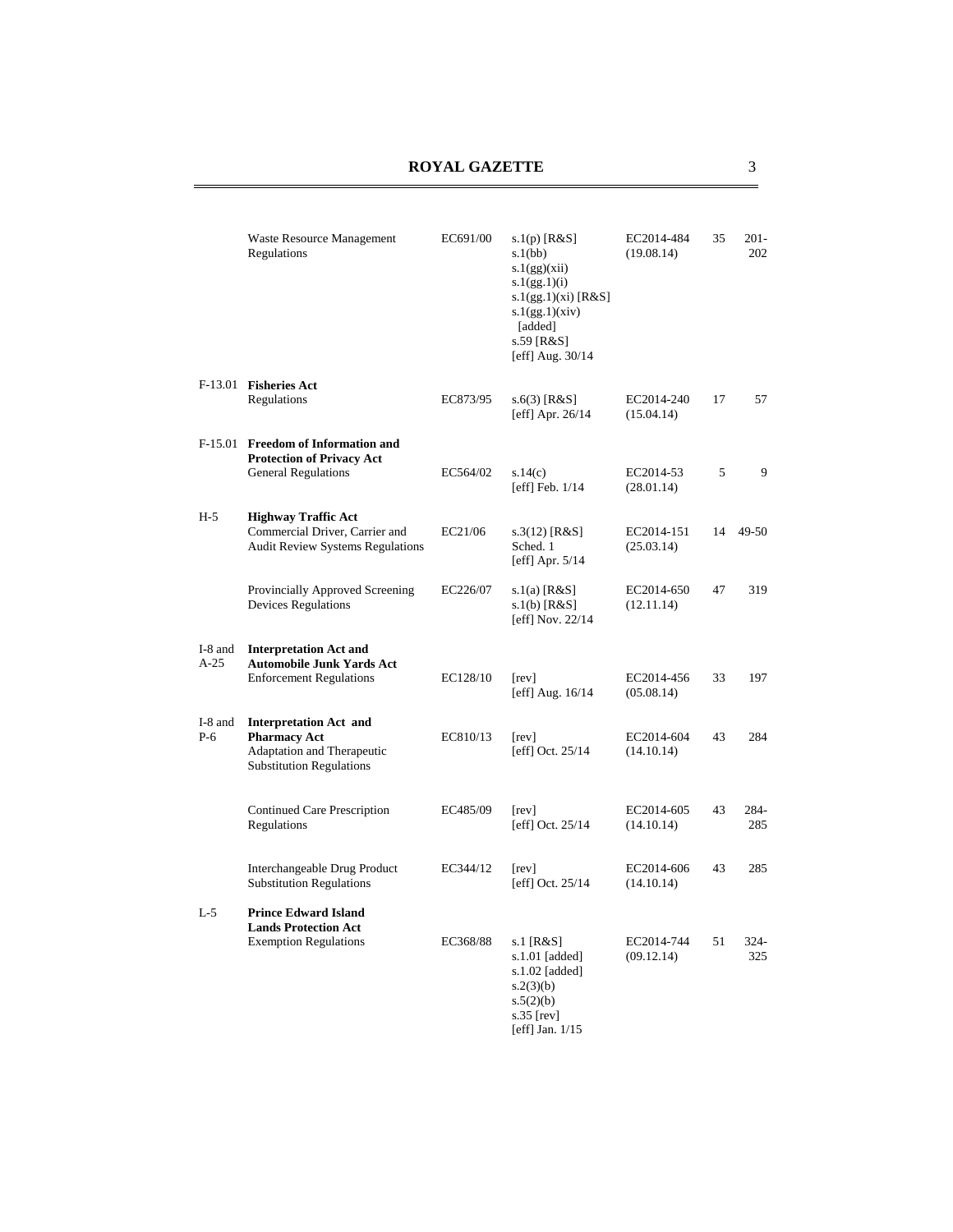| Forms Regulations                                       | EC219/96 | Form 1 [R&S]<br>Form 2 [R&S]<br>Form $8$ [R&S]<br>[eff] Jan. $1/15$                                        | EC2014-745<br>(09.12.14) | 51         | $325 -$<br>334 |
|---------------------------------------------------------|----------|------------------------------------------------------------------------------------------------------------|--------------------------|------------|----------------|
| Land Identification Regulations                         | EC606/95 | s.8 [R&S]<br>[eff] Jan. $1/15$                                                                             | EC2014-746<br>(09.12.14) | 51         | $334-$<br>335  |
| <b>Shore Frontage Regulations</b>                       |          | [new]<br>[eff] Jan. $1/15$                                                                                 | EC2014-747<br>(09.12.14) | 51         | $336-$<br>337  |
| <b>Liquor Control Act</b><br>Regulations                | EC704/75 | s.50.1(6)<br>s.50.3(11)<br>s.50.5(5)<br>s.50.7(10)<br>s.50.9 [added]<br>Form 11 [R&S]<br>[eff] Mar. $1/14$ | EC2014-110<br>(18.02.14) | 9          | $20 - 24$      |
| Regulations                                             | EC704/75 | $s.50.6(5)$ [rev]<br>$s.50.7(5)$ [rev]<br>[eff] Oct. 25/14                                                 | EC2014-603<br>(14.10.14) | 43         | 283            |
| <b>Lotteries Commission Act</b>                         |          | s.7(5)(b)<br>$s.7(5.1)$ [added]<br>s.7(6)<br>[eff] July 19/2014                                            | EC2014-429<br>(08.07.14) | 29         | 181-<br>182    |
| <b>Optometry Act</b><br><b>Licensure Regulations</b>    | EC473/95 | s.15(4)(a)<br>s.15(4)(b)<br>[eff] Sept. $22/14$                                                            | EC2014-525<br>(09.09.14) | 38         | 209            |
| <b>Pesticides Control Act</b><br>Regulations            | EC761/05 | s.24(2)(d)<br>$s.24(2)(d.1)$ [added]<br>$s.24(2)(d.2)$ [added]<br>s.24.1 [added]<br>[eff] May $3/14$       | EC2014-277<br>(22.04.14) | 18         | 83-84          |
| <b>Pharmacy Act</b><br><b>Authorization Regulations</b> | EC575/92 | [rev]<br>[eff] Sept. 22/14                                                                                 | EC2014-527<br>(09.09.14) | 38         | 222            |
| Drug Schedule Regulations                               | EC287/05 | [rev]<br>[eff] Sept. $22/14$                                                                               | EC2014-527<br>(09.09.14) | 38         | 222            |
| Physician Dispensary Regulations                        | EC617/87 | [rev]<br>[eff] Sept. 22/14                                                                                 | EC2014-528<br>(09.09.14) | 38         | $225 -$<br>226 |
| <b>Standards Regulations</b>                            | EC618/87 | [rev]<br>[eff] Sept. $22/14$                                                                               | EC2014-527<br>(09.09.14) | 38         | 223            |
| <b>Pharmacy Act</b><br><b>General Regulations</b>       |          | [new]                                                                                                      | EC2014-527               | 38         | 210-<br>225    |
|                                                         |          | Gaming Centers Control Regulations EC409/05                                                                | [eff] Sept. 22/14        | (09.09.14) |                |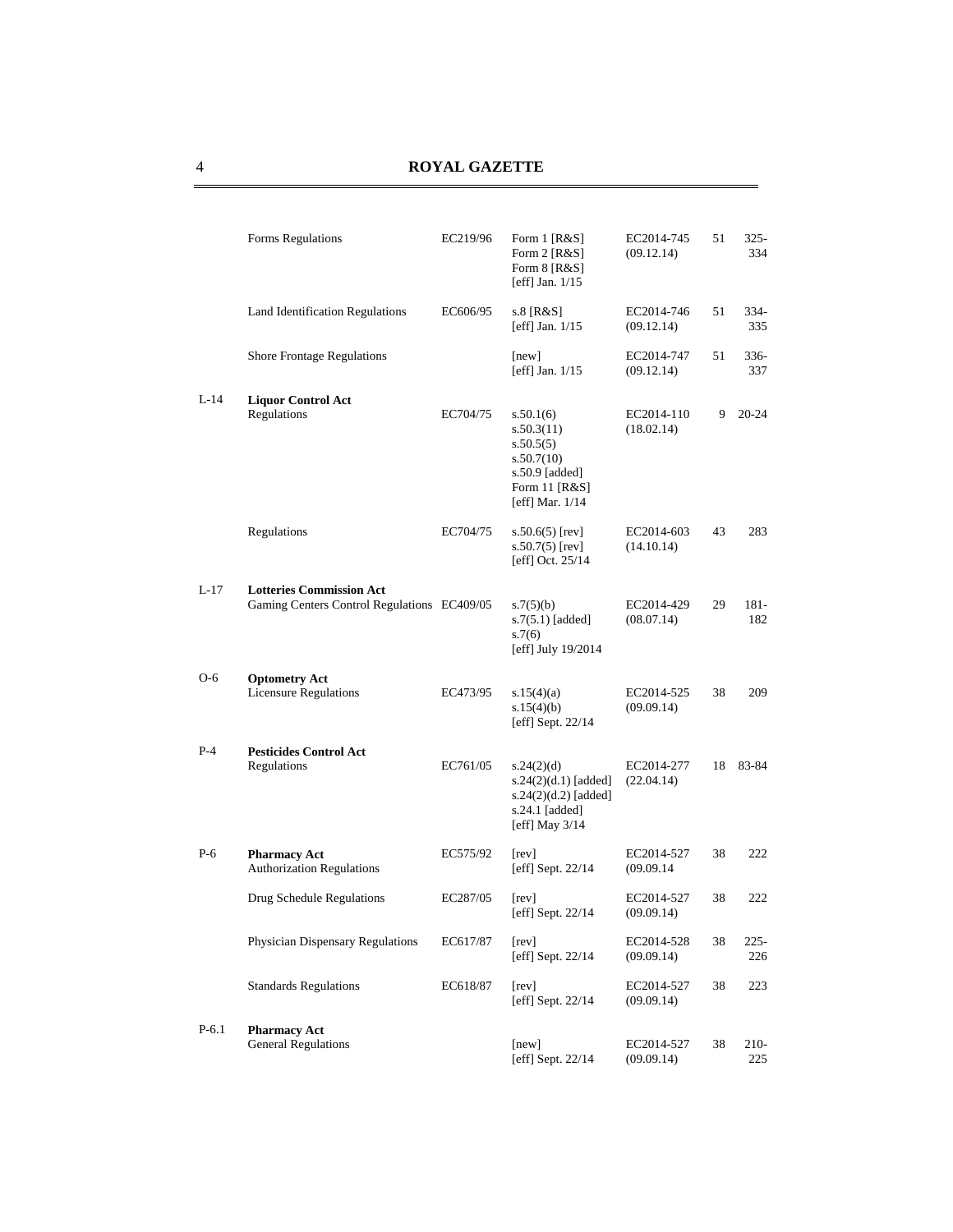| $P-8$    | <b>Planning Act</b><br>Subdivision and Development<br>Regulations                                                                       | EC693/00 | s.1(v.1) [ $R&S$ ]<br>[eff] June $28/14$                                                                                                                                                                                                                                                                      | EC2014-395<br>(19.06.14)                             | 26       | $171 -$<br>172     |
|----------|-----------------------------------------------------------------------------------------------------------------------------------------|----------|---------------------------------------------------------------------------------------------------------------------------------------------------------------------------------------------------------------------------------------------------------------------------------------------------------------|------------------------------------------------------|----------|--------------------|
|          | Subdivision and Development<br>Regulations                                                                                              | EC693/00 | s.29(2)<br>s.30 [R&S]<br>[eff] Aug. 9/14                                                                                                                                                                                                                                                                      | EC2014-480<br>(05.08.14)                             | 32       | 193-<br>194        |
| $P-30.1$ | <b>Public Health Act</b><br>Eating Establishments and Licensed<br>Premises Regulations<br><b>NEW NAME:</b><br>Food Premises Regulations | EC16/79  | Title<br>$s.1(e)$ [rev]<br>s.1(f)<br>s.1(l)<br>s.2<br>s.3(1)<br>s.5<br>s.28(1)<br>s.1.1 [R&S]<br>Heading<br>s.6<br>s.12<br>s.23<br>s.24<br>s.28(2) to $(5)$ [rev]<br>s.33(b)<br>s.40(2)<br>s.40(5) [rev]<br>$s.42(4)$ [rev]<br>Sched. [added]<br>[eff] Apr. $1/14$                                            | EC2014-148<br>(11.03.14)                             |          | 12 27-31           |
|          | Food Premises Regulations                                                                                                               | EC16/79  | [rev]<br>[eff] Nov. $1/14$<br>[new]<br>$s.1-23$ and<br>$s.25-41$<br>[eff] Nov. $1/14$<br>s.24<br>[eff] Apr. $1/16$                                                                                                                                                                                            | EC2014-616<br>(21.10.14)<br>EC2014-616<br>(21.10.14) | 44<br>44 | 304<br>288-<br>317 |
|          | <b>Immunization Regulations</b>                                                                                                         |          | [new]<br>[eff] Sept. $22/14$                                                                                                                                                                                                                                                                                  | EC2014-529<br>(09.09.14)                             | 38       | $226-$<br>228      |
|          | Notifiable Diseases and Conditions<br>and Communicable Diseases<br>Regulations                                                          | EC560/13 | $s.2(1)(d)$ [rev]<br>s.7<br>$s.9.1$ [added]<br>s.9.2 [added]<br>s.9.3 [added]<br>s.12(1)(a)(ii)(J)<br>[added]<br>s.12(1)(a)(vii)<br>s.12(1)(b) $[R&S]$<br>$s.12(1)(c)$ [added]<br>$s.12(1)(d)$ [added]<br>$s.12(3)$ [added]<br>Sched. I [added]<br>Sched. II [added]<br>Sched. III [added]<br>[eff] Feb. 1/14 | EC2014-22<br>(07.01.14)                              | 3        | 1-6                |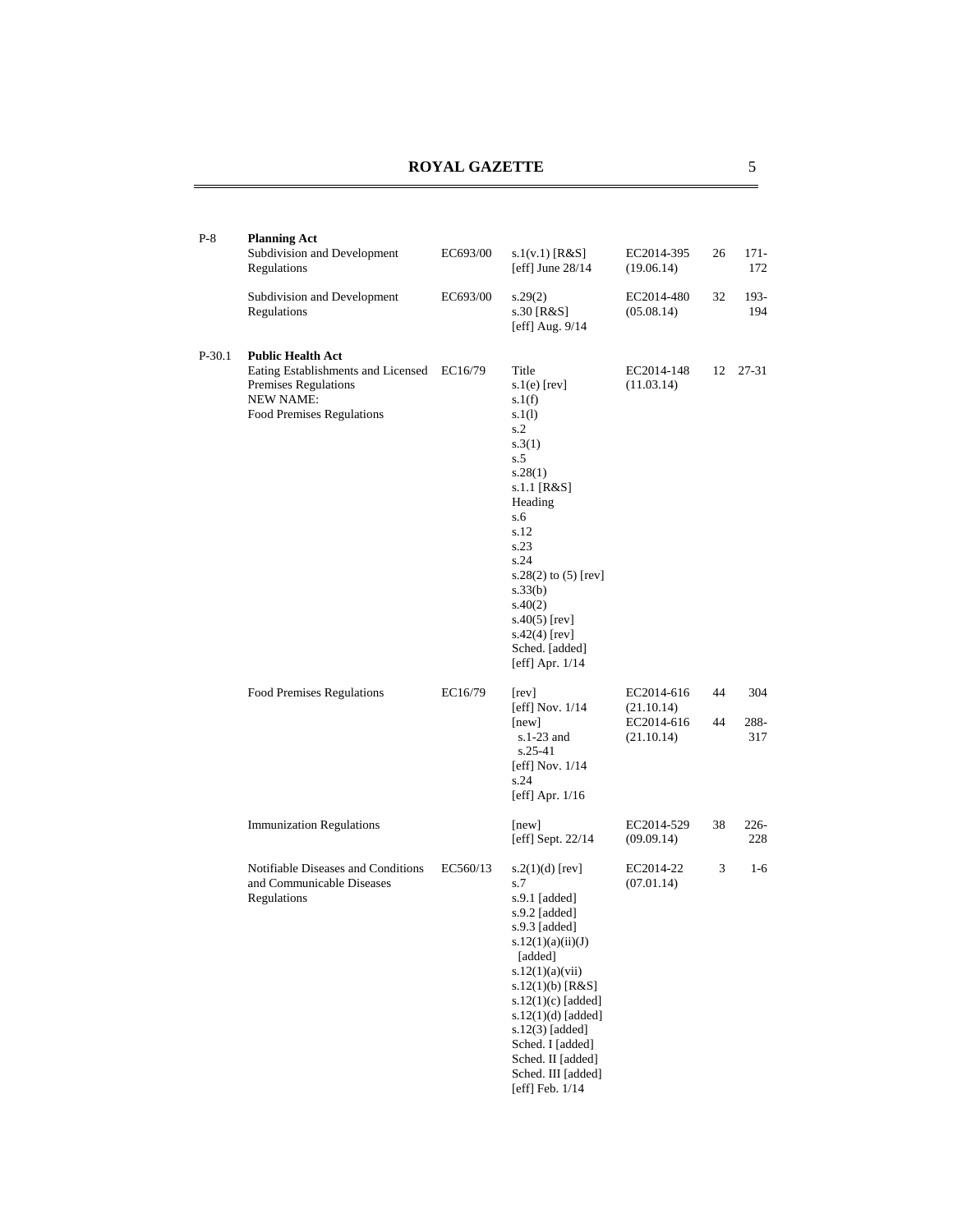|          | Swimming Pool and Waterslide<br>Regulations                               | EC93/01  | Intro. $[R&S]$<br>s.1(b)<br>s.4(2)<br>s.4(3)<br>s.4(4)<br>s.7(1)<br>s.7(2)<br>s.9<br>s.11(3)<br>s.12<br>s.17(2)<br>s.17(3)<br>$s.21(d)$ [R&S]<br>Sched. A [R&S]<br>[eff] Aug. $1/14$ | EC2014-430<br>(08.07.14)   | 29 | 182-<br>186    |
|----------|---------------------------------------------------------------------------|----------|--------------------------------------------------------------------------------------------------------------------------------------------------------------------------------------|----------------------------|----|----------------|
|          |                                                                           |          | s.20(1) [R&S]<br>s.20(2) [R&S]<br>s.20(2.1) [added]<br>[eff] Oct. $1/14$                                                                                                             |                            |    |                |
| $R-8.1$  | <b>Registered Nurses Act</b><br><b>Nurse Practitioner Regulations</b>     | EC91/06  | Intro. Clause [R&S]<br>s. $1(d)$ [rev]<br>$s.6(1))$ (g)(iii)<br>$s.6(1)(h)$ [added]<br>s.7 [R&S]<br>$s.8(2)(d)$ [R&S]<br>s.8(12)<br>[eff] Sept. $22/14$                              | EC2014-530<br>(09.09.14)   | 38 | 228-<br>231    |
| $R-10.1$ | <b>Regulated Health Professions Act</b><br><b>Designation Regulations</b> |          | [new]<br>[eff] Sept. $22/14$                                                                                                                                                         | EC2014-531<br>(09.09.14)   | 38 | 231            |
|          | <b>Exemption Regulations</b>                                              |          | [new]<br>[eff] Dec. $20/14$                                                                                                                                                          | EC2014-754<br>(16.12.14)   | 51 | 338            |
|          |                                                                           |          | [rev]<br>[eff] Dec. 31/18                                                                                                                                                            |                            |    |                |
|          | Pharmacist and Pharmacy Technician<br>Profession Regulations              |          | [new]<br>[eff] Sept. $22/14$                                                                                                                                                         | EC2014-533<br>(09.09.14)   | 38 | $251 -$<br>280 |
|          | Practice of Pharmacists and<br>Pharmacy Technicians Regulations           |          | [new]<br>[eff] Sept. $22/14$                                                                                                                                                         | EC2014-532<br>(09.09.14)   | 38 | 232-<br>250    |
|          | Practice of Pharmacists and<br>Pharmacy Technicians Regulations           | EC532/14 | s.13(1)<br>s.13(2)<br>$s.13(3)$ [rev]<br>[eff] Nov. 29/14                                                                                                                            | EC2014-678<br>(18.11.2014) | 48 | 321            |
| $R-15$   | <b>Roads Act</b><br><b>Highway Access Regulations</b>                     | EC580/95 | Schedule A-3<br>s.1(3)(i) [R&S]<br>[eff] June $14/14$                                                                                                                                | EC2014-347<br>(03.06.14)   | 24 | 89             |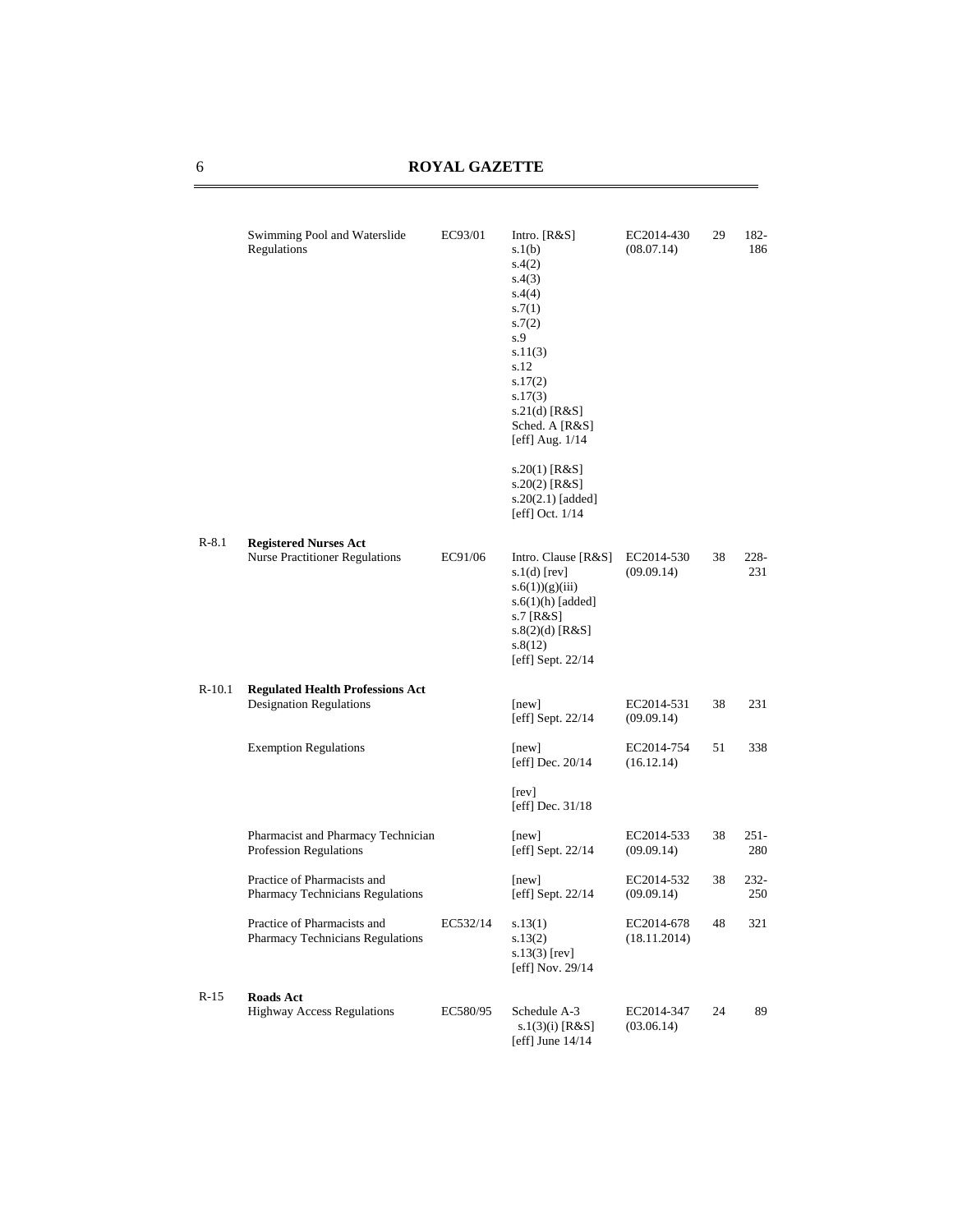| $S-2.1$ | <b>School Act</b><br>Regulations                           | EC674/76 | [rev]<br>[eff] Aug. 30/14                                                                                                                                                                                                             | EC2014-499<br>(19.08.14) | 35 | 203            |
|---------|------------------------------------------------------------|----------|---------------------------------------------------------------------------------------------------------------------------------------------------------------------------------------------------------------------------------------|--------------------------|----|----------------|
|         | <b>Instructional Personnel Regulations</b>                 | EC481/98 | s.1 [R&S]<br>s.2 [rev]<br>s.4(1)<br>s.14(7)<br>s.22(1)<br>s.22(3)<br>s.25 [R&S]<br>s.26(1)<br>s.27<br>s.28<br>s.32(2)<br>s.33(3)<br>s.36(1)<br>s.36(2)<br>s.37<br>s.41(1)(a)<br>s.41(1)(c)<br>s.42(1)<br>s.42(3)<br>[eff] $Aug.30/14$ | EC2014-500<br>(19.08.14) | 35 | $203 -$<br>206 |
|         | <b>School Boards Regulations</b>                           | EC225/96 | [rev]<br>[eff] Apr. 26/14                                                                                                                                                                                                             | EC2014-268<br>(15.04.14) | 17 | 68             |
|         | <b>School Board Regulations</b>                            |          | [new]<br>[eff] Apr. $26/14$                                                                                                                                                                                                           | EC2014-268<br>(15.04.14) | 17 | 58-78          |
| $S-4.3$ | <b>Social Assistance Act</b><br>Regulations                | EC396/03 | s.5(4)<br>s.5(4)(a)<br>s.5(4)(b)<br>$s.6(6)$ [R&S]<br>$s.6(7)$ [rev]<br>$s.30(1)$ [R&S]<br>s.48(3)<br>s.51 [R&S]<br>[eff] June $28/14$                                                                                                | EC2014-398<br>(19.06.14) | 26 | $172 -$<br>174 |
| $S-9$   | <b>Summary Proceedings Act</b><br><b>Ticket Regulation</b> | EC58/08  | Sched. 2<br>Part 30<br>[eff] Apr. $26/14$                                                                                                                                                                                             | EC2014-269<br>(15.04.14) | 17 | 79             |
|         | <b>Ticket Regulations</b>                                  | EC58/08  | Sched. 2<br>Part 30<br>[eff] Apr. 26/14                                                                                                                                                                                               | EC2014-270<br>(15.04.14) | 17 | 80             |
|         | <b>Ticket Regulations</b>                                  | EC58/08  | Sched. 2<br>Part 41<br>[eff] June $7/14$                                                                                                                                                                                              | EC2014-341<br>(27.05.14) | 23 | 87             |
|         | <b>Ticket Regulations</b>                                  | EC58/08  | Schedule 2<br>Part 24.1 [added]<br>[eff] June $28/14$                                                                                                                                                                                 | EC2014-404<br>(19.06.14) | 26 | 174-<br>175    |